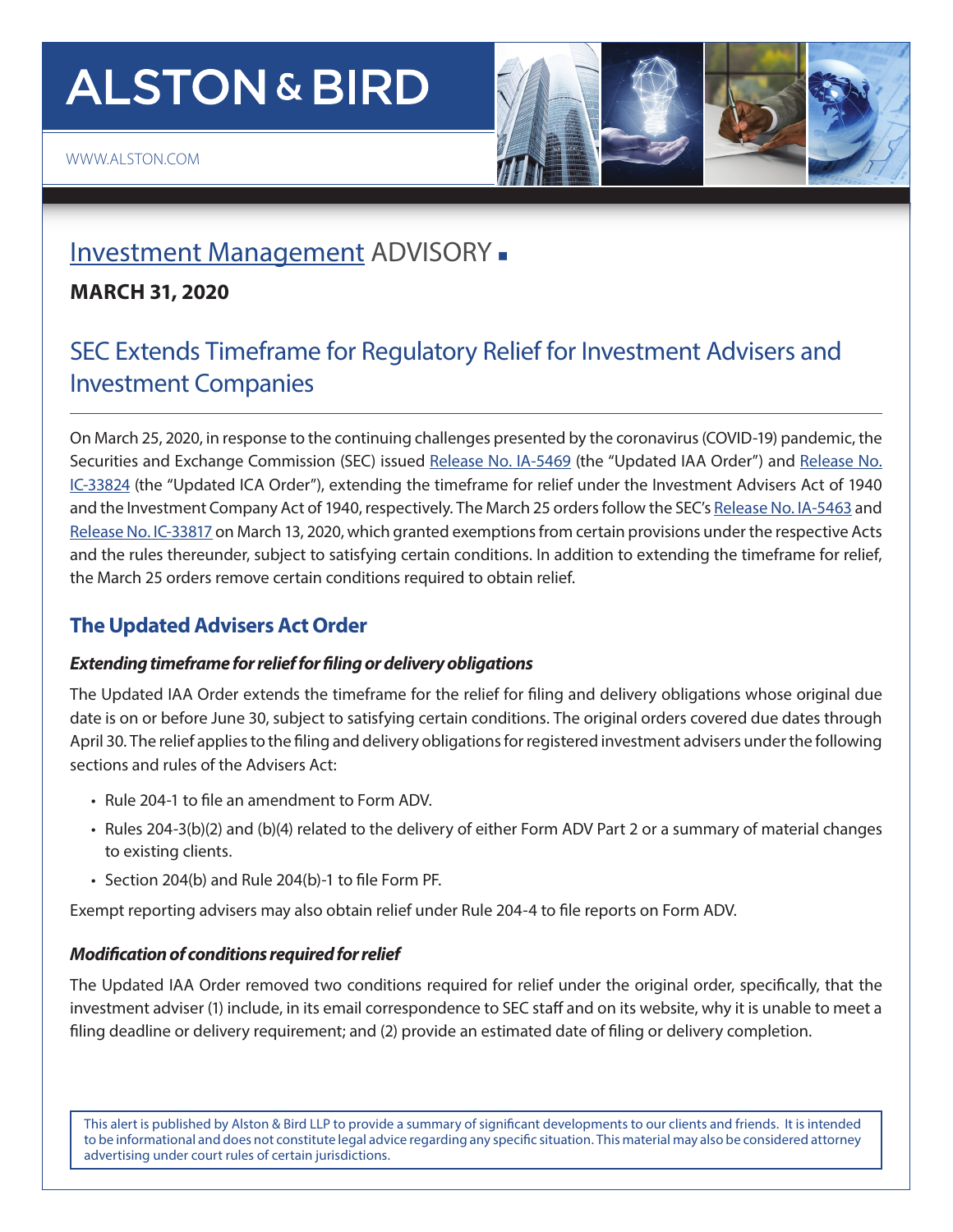To qualify for relief under the Updated IAA Order, the investment adviser must satisfy the following conditions:

- The investment adviser is unable to meet a filing deadline or delivery requirement due to circumstances related to current or potential effects of COVID-19.
- If relying on the orders for filing Form ADV or the delivery of its brochure, summary of material changes, or brochure supplement required by Rule 204-3(b)(2) or (b)(4), the investment adviser must promptly notify the SEC staff via email at IARDLive@sec.gov that it is relying on the orders and disclose on its public website (or if it does not have a public website, promptly notifies its clients and private fund investors) that it is relying on the orders.
- If relying on the orders for filing Form PF required by Rule 204(b)-1, the investment adviser must promptly notify the SEC staff via email at FormPF@sec.gov stating that it is relying on the orders.
- The investment adviser must file the forms and make deliveries required under the Advisers Act as soon as practicable, but not later than 45 days after the original due date for filing or delivery.

#### **The Updated Investment Company Act Order**

#### *In-person board meeting requirements*

The Updated ICA Order extends the period for relief from March 13, 2020 to August 15, 2020. The relief applies to registered management investment companies and business development companies (BDCs) and any investment adviser of or principal underwriter for such registered management investment company or BDC exempting them from the requirements imposed by Sections 15(c) and 32(a) of the Investment Company Act and Rules 12b-1(b)(2) and 15a-4(b)(2)(ii) thereunder that votes of the board of directors must be cast in person, provided that:

- Reliance on the order is necessary or appropriate due to circumstances related to current or potential effects of COVID-19.
- The votes required to be cast at an in-person meeting are instead cast at a meeting where directors may participate by any means of communication that allows all directors participating to hear each other simultaneously during the meeting.
- The board of directors, including a majority of the directors who are not interested persons of the registered management investment company or BDC, ratifies the action taken pursuant to this exemption by a vote cast at the next in-person meeting.

#### *Forms N-CEN and N-PORT*

The Updated ICA Order extends the period for relief from March 13, 2020 to June 30, 2020. The Updated ICA Order removes two requirements for relief in the original orders that a registered management investment company or unit investment trust (each a "registered fund") intending to rely on the order must (1) include in its email correspondence to SEC staff and on its website a brief description of the reasons why it is unable to file Form N-CEN or Form N-PORT; and (2) provide SEC staff with an estimated date it expects to file such report. The relief applies to a registered fund that is required to file Form N-CEN pursuant to Rule 30a-1 or Form N-PORT pursuant to Rule 30b1-9 under the Investment Company Act, provided that:

- The registered fund is unable to meet a filing deadline due to circumstances related to current or potential effects of COVID-19.
- The registered fund promptly notifies the SEC staff via email at IM-EmergencyRelief@sec.gov stating that it is relying on the order.
- The registered fund includes a statement on the fund's public website briefly stating that it is relying on the order.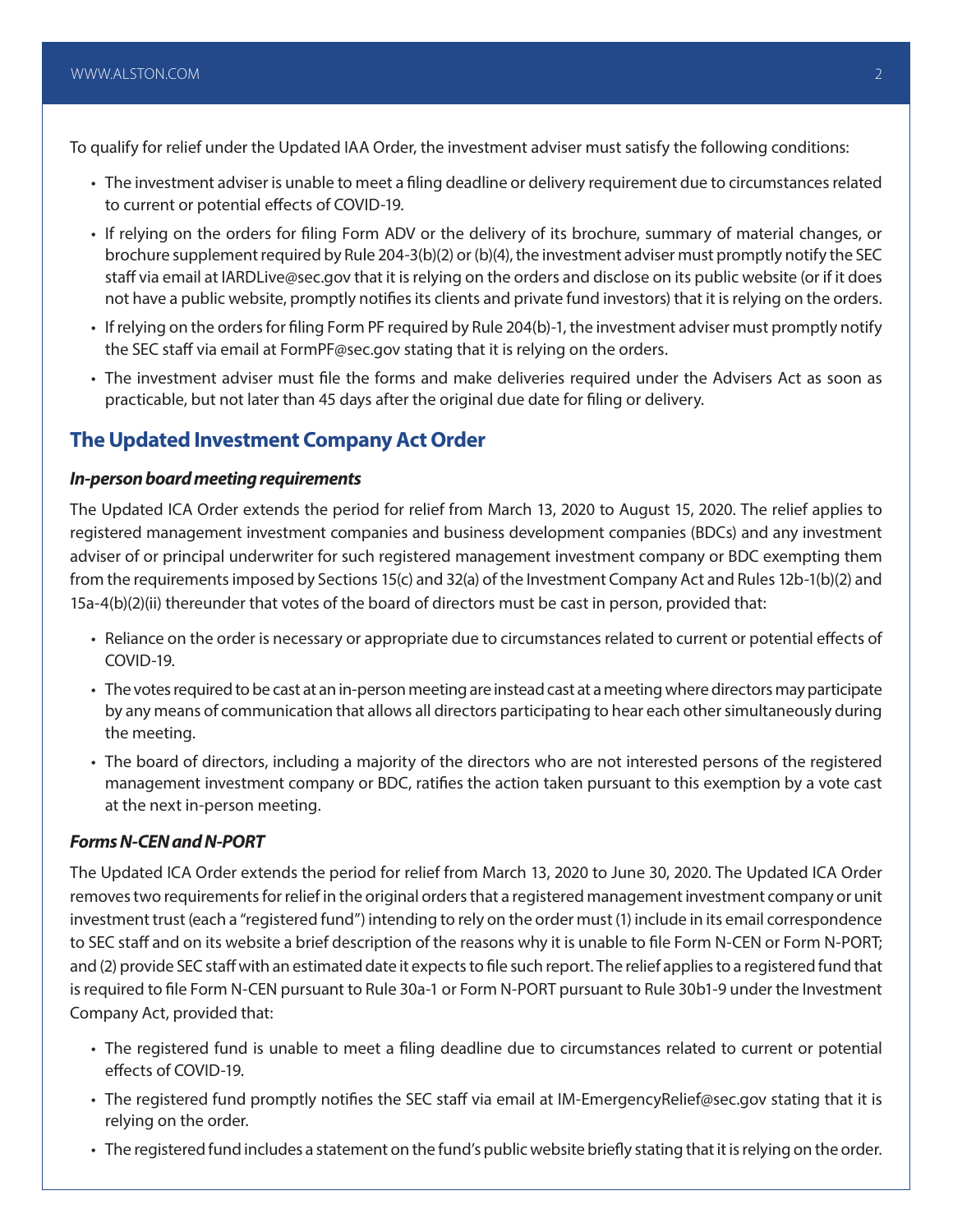- The registered fund required to file Form N-CEN or Form N-PORT files the report as soon as practicable, but not later than 45 days after the original due date.
- Any Form N-CEN or Form N-PORT filed pursuant to the order must include a statement of the filer that it relied on the order and the reasons why it was unable to timely file its report.

#### *Annual and semiannual reports to investors*

The Updated ICA Order extends the period for relief from March 13, 2020 to June 30, 2020. The Updated ICA Order removes two requirements for relief in the original orders that the registered fund intending to rely on the order must (1) include in its email correspondence to the SEC staff and on its website a brief description of the reasons why it is unable to timely file its report; and (2) provide the SEC staff with an estimated date it expects to file its report. The relief applies to registered funds that are required to transmit annual and semiannual reports to shareholders or unitholders, provided that:

- The registered fund is unable to prepare or transmit the report due to circumstances related to current or potential effects of COVID-19.
- The registered fund relying on the order promptly notifies SEC staff via email at IM-EmergencyRelief@sec.gov stating that it is relying on the order.
- The registered fund relying on the order includes a statement on its public website briefly stating that it is relying on the order.
- The registered fund transmits the reports to shareholders as soon as practicable, but not later than 45 days after the original due date and files the report within 10 days of its transmission to shareholders.

#### *Form N-23C-2*

The Updated ICA Order extends the period for relief from March 13, 2020 to August 15, 2020. The Updated ICA Order removes one requirement for relief in the original orders that a closed-end fund or BDC intending to rely on the order must include in its email correspondence to the SEC staff a brief description of the reasons why it needs to file Form N-23C-2 fewer than 30 days before the date set by the closed-end fund or BDC, as applicable, for calling or redeeming the securities it is the issuer of. The relief is applicable to closed-end funds and BDCs that are required to file with the SEC notices of their intention to call or redeem securities at least 30 days in advance under Sections 23(c) and 63, as applicable, of the Investment Company Act and Rule 23c-2 if such company files a notice with the SEC fewer than 30 days before the closed-end fund or BDC's call or redemption of securities it is the issuer of, provided that the closedend fund or BDC:

- Promptly notifies SEC staff via email at IM-EmergencyRelief@sec.gov stating that it is relying on the order.
- Ensures that the filing of the notice on an abbreviated timeframe is permitted under relevant state law and the closed-end fund or BDC's governing documents.
- Files a notice that contains all the information required by Rule 23c-2 before (1) any call or redemption of existing securities; (2) the commencement of any offering of replacement securities; and (3) providing notification to the existing shareholders whose securities are being called or redeemed.

#### *Prospectus delivery*

The Updated ICA Order removes two requirements from the relief in the original orders that a registered fund intending to rely on the relief must (1) include in its email correspondence to SEC staff and on its website a brief description of the reasons why it or any other person required could not timely deliver the prospectus to investors; and (2) provide the SEC staff with an estimated date it expects the prospectus to be delivered.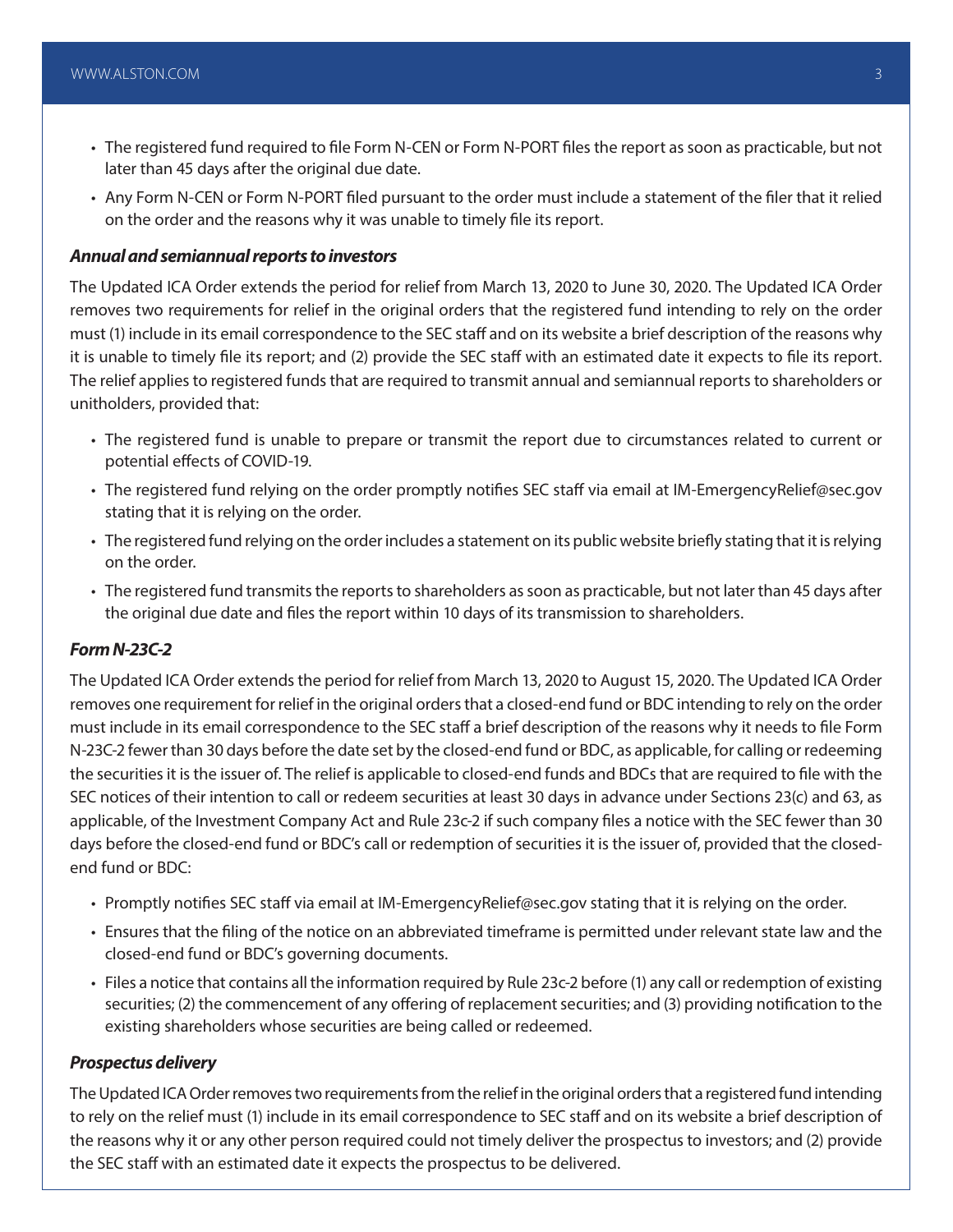Under the Updated ICA Order, a registered fund will not face an enforcement action for being unable to timely deliver to investors its current prospectus if the untimely delivery is because of circumstances related to COVID-19, *provided* that the sale of shares to the investor was not an initial purchase of shares of the registered fund by the investor, and:

- Delivery was originally required between March 13, 2020 and June 30, 2020, and the prospectus is delivered to investors as soon as practicable, but not later than 45 days after the date originally required; and
- The registered fund:
	- Notifies SEC staff via email at IM-EmergencyRelief@sec.gov stating that it is relying on this SEC position.
	- Publishes on its public website that it intends to rely on the SEC position.
	- Publishes its current prospectus on its public website.

Alston & Bird has formed a multidisciplinary [task force](https://www.alston.com/en/resources/coronavirus/overview) to advise clients on the business and legal implications of the coronavirus (COVID-19). You can [view all our work](https://www.alston.com/en/insights/?keyword=Coronavirus&reload=false&scroll=499.7685546875) on the coronavirus across industries and [subscribe](https://www.alston.com/en/resources/subscriptions-form) to our future webinars and advisories.